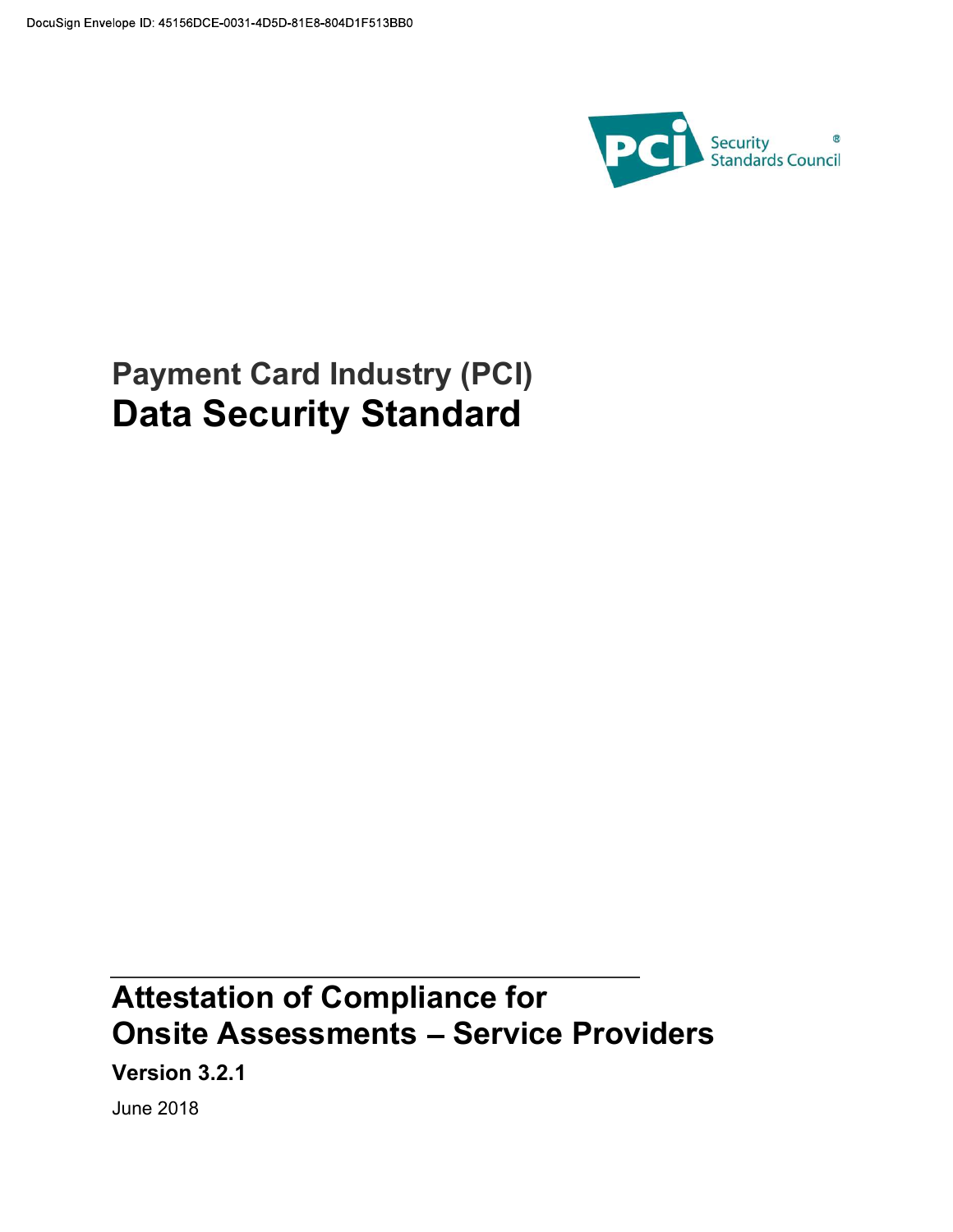

### Section 1: Assessment Information

### Instructions for Submission

This Attestation of Compliance must be completed as a declaration of the results of the service provider's assessment with the Payment Card Industry Data Security Standard Requirements and Security Assessment Procedures (PCI DSS). Complete all sections: The service provider is responsible for ensuring that each section is completed by the relevant parties, as applicable. Contact the requesting payment brand for reporting and submission procedures.

| Part 1. Service Provider and Qualified Security Assessor Information |                           |          |                             |                                     |      |                       |
|----------------------------------------------------------------------|---------------------------|----------|-----------------------------|-------------------------------------|------|-----------------------|
| Part 1a. Service Provider Organization Information                   |                           |          |                             |                                     |      |                       |
| Company Name:                                                        | VMware, Inc.              |          | DBA (doing<br>business as): |                                     |      |                       |
| Contact Name:                                                        | <b>Vladimir Smirnov</b>   |          | Title:                      | Director of Technical<br>Operations |      |                       |
| Telephone:                                                           | N/A                       |          | E-mail:                     |                                     |      | compliance@vmware.com |
| <b>Business Address:</b>                                             | 3401 Hillview Avenue      |          | City:                       | Palo Alto                           |      |                       |
| State/Province:                                                      | СA                        | Country: | <b>USA</b>                  |                                     | Zip: | 94304                 |
| URL:                                                                 | https://sdwan.vmware.com/ |          |                             |                                     |      |                       |

| Part 1b. Qualified Security Assessor Company Information (if applicable) |                                 |                    |            |                           |      |       |
|--------------------------------------------------------------------------|---------------------------------|--------------------|------------|---------------------------|------|-------|
| Company Name:                                                            |                                 | 360 Advanced, Inc. |            |                           |      |       |
| Lead QSA Contact Name:                                                   | Virgil Floresca                 |                    | Title:     | <b>Security Architect</b> |      |       |
| Telephone:                                                               | 1-866-418-1708                  |                    | E-mail:    | vfloresca@360advanced.com |      |       |
| <b>Business Address:</b>                                                 | 200 Central Ave., Suite<br>2100 |                    | City:      | St. Petersburg            |      |       |
| State/Province:                                                          | FL                              | Country:           | <b>USA</b> |                           | Zip: | 33701 |
| URL:                                                                     | http://www.360advanced.com      |                    |            |                           |      |       |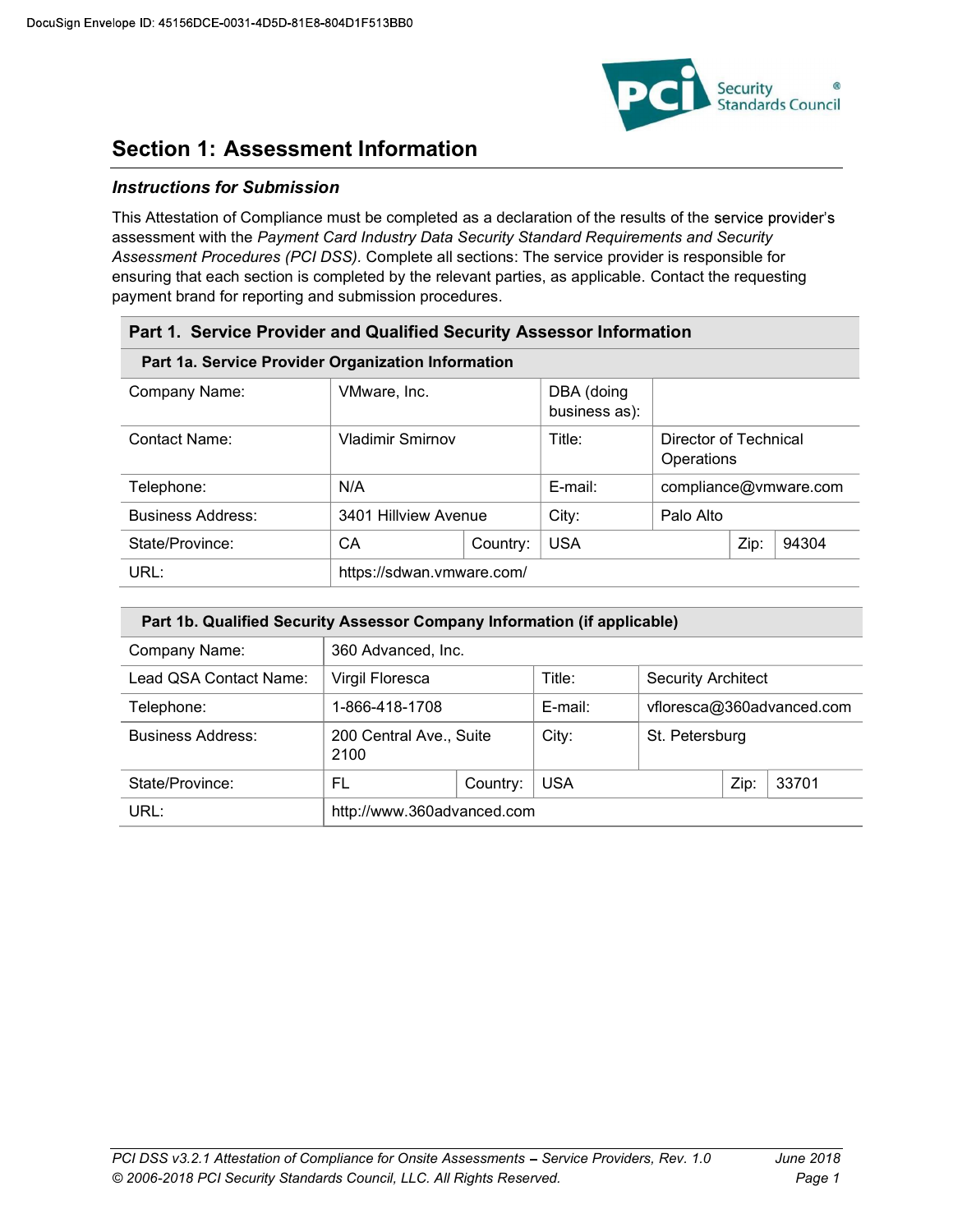

| <b>Part 2. Executive Summary</b>                                                                                                                                                                                                    |                                                                                                                                                                                     |                                                                                                                                       |  |  |  |  |
|-------------------------------------------------------------------------------------------------------------------------------------------------------------------------------------------------------------------------------------|-------------------------------------------------------------------------------------------------------------------------------------------------------------------------------------|---------------------------------------------------------------------------------------------------------------------------------------|--|--|--|--|
| Part 2a. Scope Verification                                                                                                                                                                                                         |                                                                                                                                                                                     |                                                                                                                                       |  |  |  |  |
|                                                                                                                                                                                                                                     | Services that were INCLUDED in the scope of the PCI DSS Assessment (check all that apply):                                                                                          |                                                                                                                                       |  |  |  |  |
| Name of service(s) assessed:                                                                                                                                                                                                        | <b>SD-WAN Services</b>                                                                                                                                                              |                                                                                                                                       |  |  |  |  |
| Type of service(s) assessed:                                                                                                                                                                                                        |                                                                                                                                                                                     |                                                                                                                                       |  |  |  |  |
| <b>Hosting Provider:</b><br>Applications / software<br>Hardware<br>Infrastructure / Network<br>Physical space (co-location)<br>Storage<br>Web<br>Security services<br>3-D Secure Hosting Provider<br><b>Shared Hosting Provider</b> | <b>Managed Services (specify):</b><br>Systems security services<br>IT support<br>Physical security<br><b>Terminal Management System</b><br>⊠<br>Other services (specify):<br>SD-WAN | <b>Payment Processing:</b><br>POS / card present<br>Internet / e-commerce<br>MOTO / Call Center<br>ATM<br>Other processing (specify): |  |  |  |  |
| Other Hosting (specify):<br><b>Account Management</b>                                                                                                                                                                               | Fraud and Chargeback                                                                                                                                                                | Payment Gateway/Switch                                                                                                                |  |  |  |  |
| <b>Back-Office Services</b>                                                                                                                                                                                                         | <b>Issuer Processing</b>                                                                                                                                                            | <b>Prepaid Services</b>                                                                                                               |  |  |  |  |
| <b>Billing Management</b>                                                                                                                                                                                                           | Loyalty Programs                                                                                                                                                                    | Records Management                                                                                                                    |  |  |  |  |
| <b>Clearing and Settlement</b>                                                                                                                                                                                                      | <b>Merchant Services</b>                                                                                                                                                            | <b>Tax/Government Payments</b>                                                                                                        |  |  |  |  |
| <b>Network Provider</b>                                                                                                                                                                                                             |                                                                                                                                                                                     |                                                                                                                                       |  |  |  |  |
| Others (specify):                                                                                                                                                                                                                   |                                                                                                                                                                                     |                                                                                                                                       |  |  |  |  |

Note: These categories are provided for assistance only, and are not intended to limit or predetermine an entity's service description. If you feel these categories don't apply to your service, complete "Others." If you're unsure whether a category could apply to your service, consult with the applicable payment brand.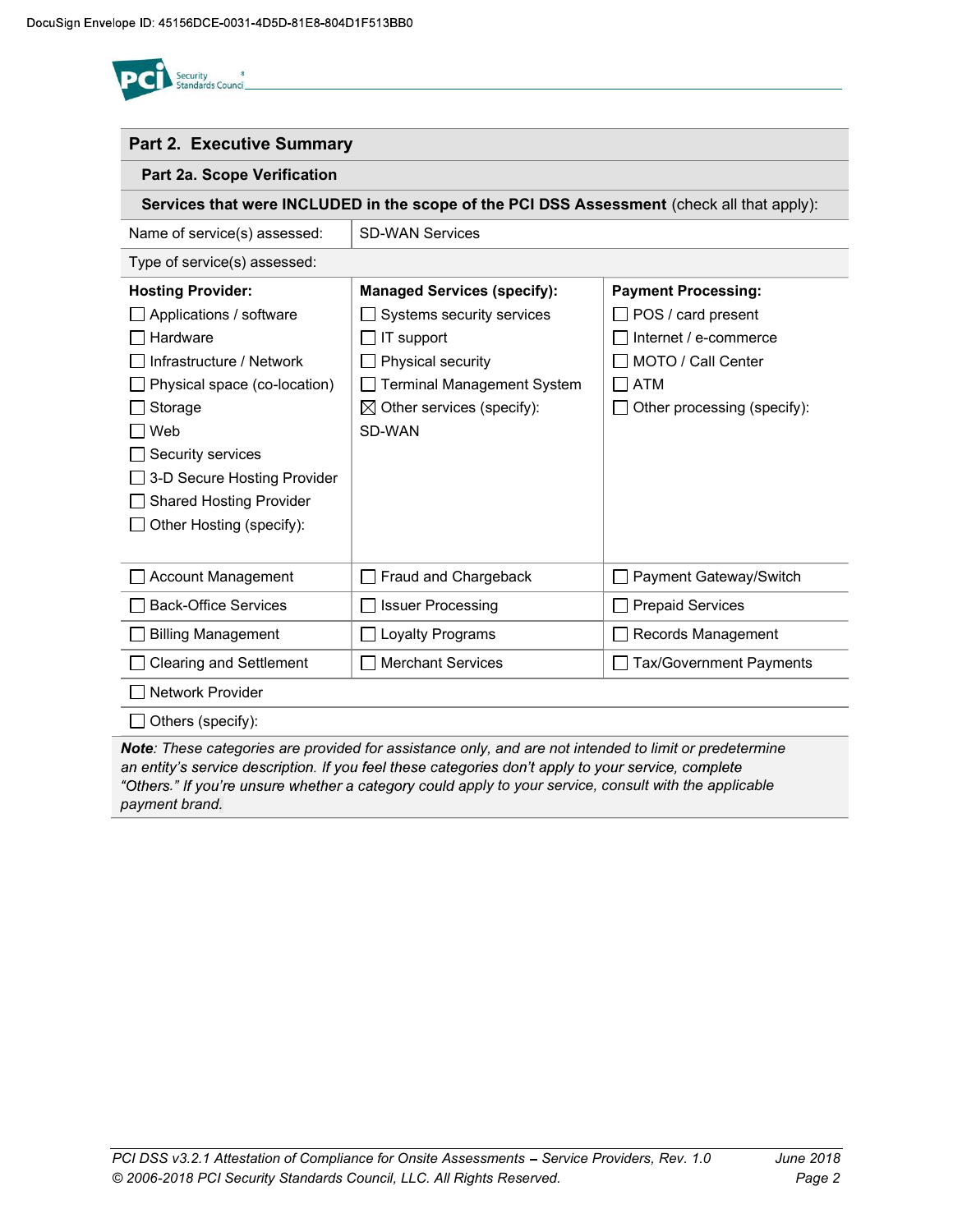| Part 2a. Scope Verification (continued)                                                                                                                                                                                                                         |                                                                                                                                                                      |                |                                                                                                                                                                                                                                                                                                                                          |  |
|-----------------------------------------------------------------------------------------------------------------------------------------------------------------------------------------------------------------------------------------------------------------|----------------------------------------------------------------------------------------------------------------------------------------------------------------------|----------------|------------------------------------------------------------------------------------------------------------------------------------------------------------------------------------------------------------------------------------------------------------------------------------------------------------------------------------------|--|
| the PCI DSS Assessment (check all that apply):                                                                                                                                                                                                                  |                                                                                                                                                                      |                | Services that are provided by the service provider but were NOT INCLUDED in the scope of                                                                                                                                                                                                                                                 |  |
| Name of service(s) not assessed:                                                                                                                                                                                                                                | Not Applicable                                                                                                                                                       |                |                                                                                                                                                                                                                                                                                                                                          |  |
| Type of service(s) not assessed:                                                                                                                                                                                                                                |                                                                                                                                                                      |                |                                                                                                                                                                                                                                                                                                                                          |  |
| <b>Hosting Provider:</b><br>Applications / software<br>Hardware<br>Infrastructure / Network<br>Physical space (co-location)<br>Storage<br>Web<br>Security services<br>3-D Secure Hosting Provider<br><b>Shared Hosting Provider</b><br>Other Hosting (specify): | <b>Managed Services (specify):</b><br>Systems security services<br>IT support<br>Physical security<br><b>Terminal Management System</b><br>Other services (specify): |                | <b>Payment Processing:</b><br>POS / card present<br>Internet / e-commerce<br>MOTO / Call Center<br><b>ATM</b><br>Other processing (specify):                                                                                                                                                                                             |  |
| <b>Account Management</b>                                                                                                                                                                                                                                       | Fraud and Chargeback                                                                                                                                                 |                | Payment Gateway/Switch                                                                                                                                                                                                                                                                                                                   |  |
| <b>Back-Office Services</b>                                                                                                                                                                                                                                     | <b>Issuer Processing</b>                                                                                                                                             |                | <b>Prepaid Services</b>                                                                                                                                                                                                                                                                                                                  |  |
| <b>Billing Management</b>                                                                                                                                                                                                                                       | Loyalty Programs                                                                                                                                                     |                | Records Management                                                                                                                                                                                                                                                                                                                       |  |
| <b>Clearing and Settlement</b>                                                                                                                                                                                                                                  | <b>Merchant Services</b>                                                                                                                                             |                | <b>Tax/Government Payments</b>                                                                                                                                                                                                                                                                                                           |  |
| <b>Network Provider</b>                                                                                                                                                                                                                                         |                                                                                                                                                                      |                |                                                                                                                                                                                                                                                                                                                                          |  |
| Others (specify):                                                                                                                                                                                                                                               |                                                                                                                                                                      |                |                                                                                                                                                                                                                                                                                                                                          |  |
| Provide a brief explanation why any checked services<br>were not included in the assessment:                                                                                                                                                                    |                                                                                                                                                                      |                |                                                                                                                                                                                                                                                                                                                                          |  |
| Part 2b. Description of Payment Card Business                                                                                                                                                                                                                   |                                                                                                                                                                      |                |                                                                                                                                                                                                                                                                                                                                          |  |
| Describe how and in what capacity your business<br>stores, processes, and/or transmits cardholder data.                                                                                                                                                         |                                                                                                                                                                      | management and | VMware SD-WAN does not store, process, or transmit<br>cardholder data within the VMware SD-WAN<br>data-plane<br>networks.<br>The<br>transmission of customer cardholder information is<br>limited to the system components that reside<br>exclusively in the SD-WAN PCI environment and<br>encrypts all traffic and data using AES- 256. |  |
| Describe how and in what capacity your business is<br>otherwise involved in or has the ability to impact the<br>security of cardholder data.                                                                                                                    |                                                                                                                                                                      | Not Applicable |                                                                                                                                                                                                                                                                                                                                          |  |

List types of facilities (for example, retail outlets, corporate offices, data centers, call centers, etc.) and a summary of locations included in the PCI DSS review.

| Type of facility:       | Number of facilities<br>of this type | Location(s) of facility (city, country): |
|-------------------------|--------------------------------------|------------------------------------------|
| Example: Retail outlets |                                      | Boston, MA, USA                          |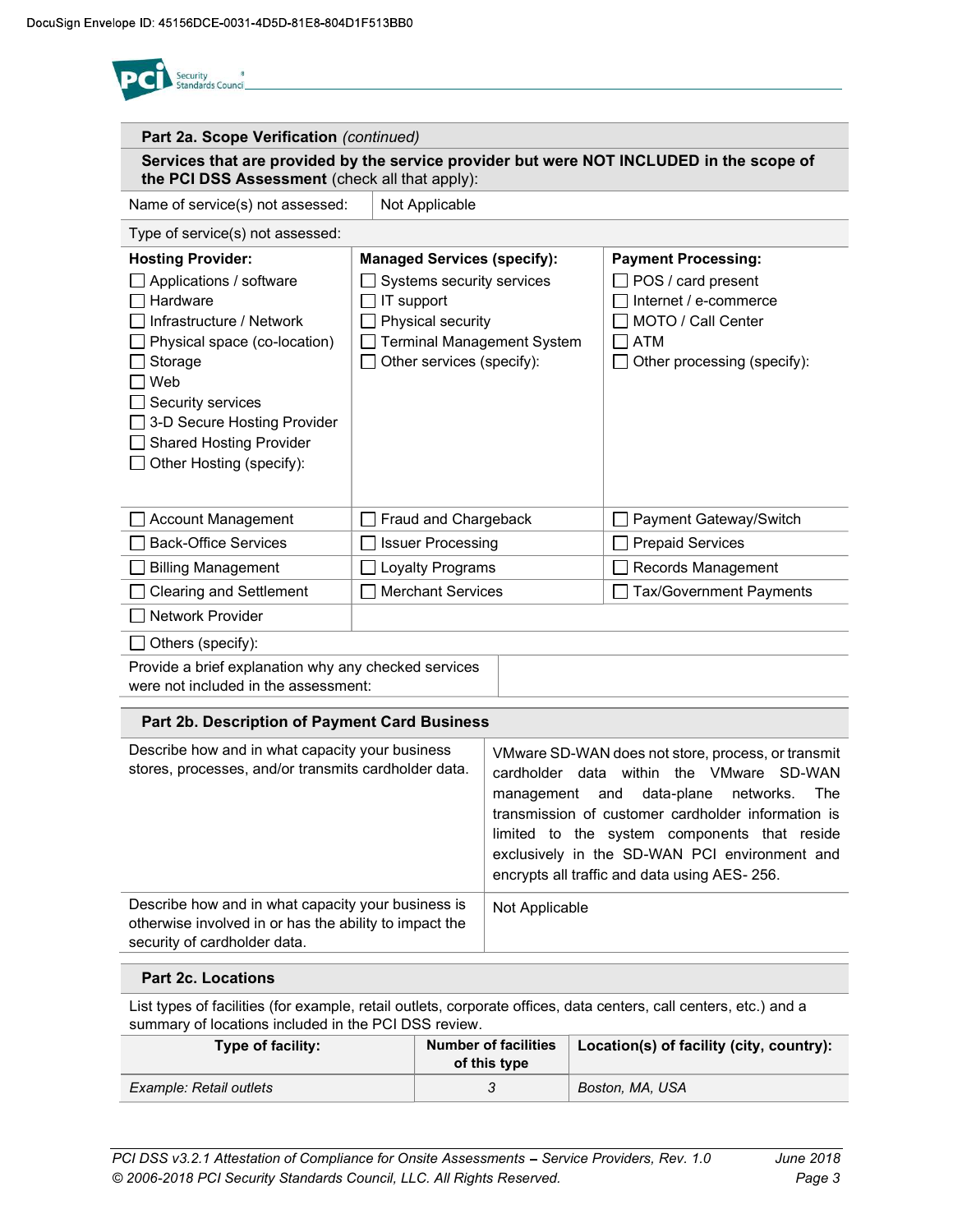

| Amazon Web Services Data Centers | The number of<br>facilities of this type<br>are limited to those<br>reflected within the<br>most recent AOC for<br>AWS. | Please refer to locations listed within the<br>most recent AOC for AWS. |
|----------------------------------|-------------------------------------------------------------------------------------------------------------------------|-------------------------------------------------------------------------|
| <b>VMware Corporate Office</b>   |                                                                                                                         | Palo Alto, CA, USA                                                      |
|                                  |                                                                                                                         |                                                                         |
|                                  |                                                                                                                         |                                                                         |
|                                  |                                                                                                                         |                                                                         |
|                                  |                                                                                                                         |                                                                         |

### Part 2d. Payment Applications

Part 2e. Description of Environment

Does the organization use one or more Payment Applications?  $\Box$  Yes  $\boxtimes$  No

Provide the following information regarding the Payment Applications your organization uses:

| <b>Payment Application</b><br><b>Name</b> | <b>Version</b><br><b>Number</b> | <b>Application</b><br>Vendor | Is application<br><b>PA-DSS Listed?</b> | <b>PA-DSS Listing Expiry</b><br>date (if applicable) |
|-------------------------------------------|---------------------------------|------------------------------|-----------------------------------------|------------------------------------------------------|
|                                           |                                 |                              | □ Yes<br>$\Box$ No                      |                                                      |
|                                           |                                 |                              | □ Yes<br>No.                            |                                                      |
|                                           |                                 |                              | $\square$ Yes<br>$\Box$ No              |                                                      |
|                                           |                                 |                              | $\Box$ Yes<br>$\Box$ No                 |                                                      |
|                                           |                                 |                              | $\Box$ Yes<br>$\Box$ No                 |                                                      |
|                                           |                                 |                              | $\Box$ Yes<br>No.                       |                                                      |
|                                           |                                 |                              | $\Box$ Yes<br>$\Box$ No                 |                                                      |
|                                           |                                 |                              | ∩ Yes<br>1 No                           |                                                      |

| Provide a <i>high-level</i> description of the environment<br>covered by this assessment.<br>For example:<br>• Connections into and out of the cardholder data<br>environment (CDE).<br>• Critical system components within the CDE, such as POS<br>devices, databases, web servers, etc., and any other<br>necessary payment components, as applicable. | VMware SD-WAN is a service offering product<br>from VMware that provides software-defined<br>Wide Area Network capabilities to VMware<br>customers. The service gives customers the<br>software abstraction to create a network<br>overlay and decouple network software<br>services from the underlying hardware. The<br>transmission<br>of<br>customer<br>cardholder<br>information is limited to the<br>system<br>components that reside exclusively in the SD-<br>WAN PCI environment and encrypts all traffic<br>and data using AES- 256. As a service<br>provider, VMware may service customers that<br>fall into any one of the payment channels, but<br>the customer cardholder data is never<br>available nor made accessible to the service |
|----------------------------------------------------------------------------------------------------------------------------------------------------------------------------------------------------------------------------------------------------------------------------------------------------------------------------------------------------------|-------------------------------------------------------------------------------------------------------------------------------------------------------------------------------------------------------------------------------------------------------------------------------------------------------------------------------------------------------------------------------------------------------------------------------------------------------------------------------------------------------------------------------------------------------------------------------------------------------------------------------------------------------------------------------------------------------------------------------------------------------|
|                                                                                                                                                                                                                                                                                                                                                          | provider.                                                                                                                                                                                                                                                                                                                                                                                                                                                                                                                                                                                                                                                                                                                                             |
| Does your business use network segmentation to affect the scope of your PCI DSS                                                                                                                                                                                                                                                                          |                                                                                                                                                                                                                                                                                                                                                                                                                                                                                                                                                                                                                                                                                                                                                       |

Does your business use network segmentation to affect the scope of your PCI DSS  $\Box$  Yes  $\boxtimes$  No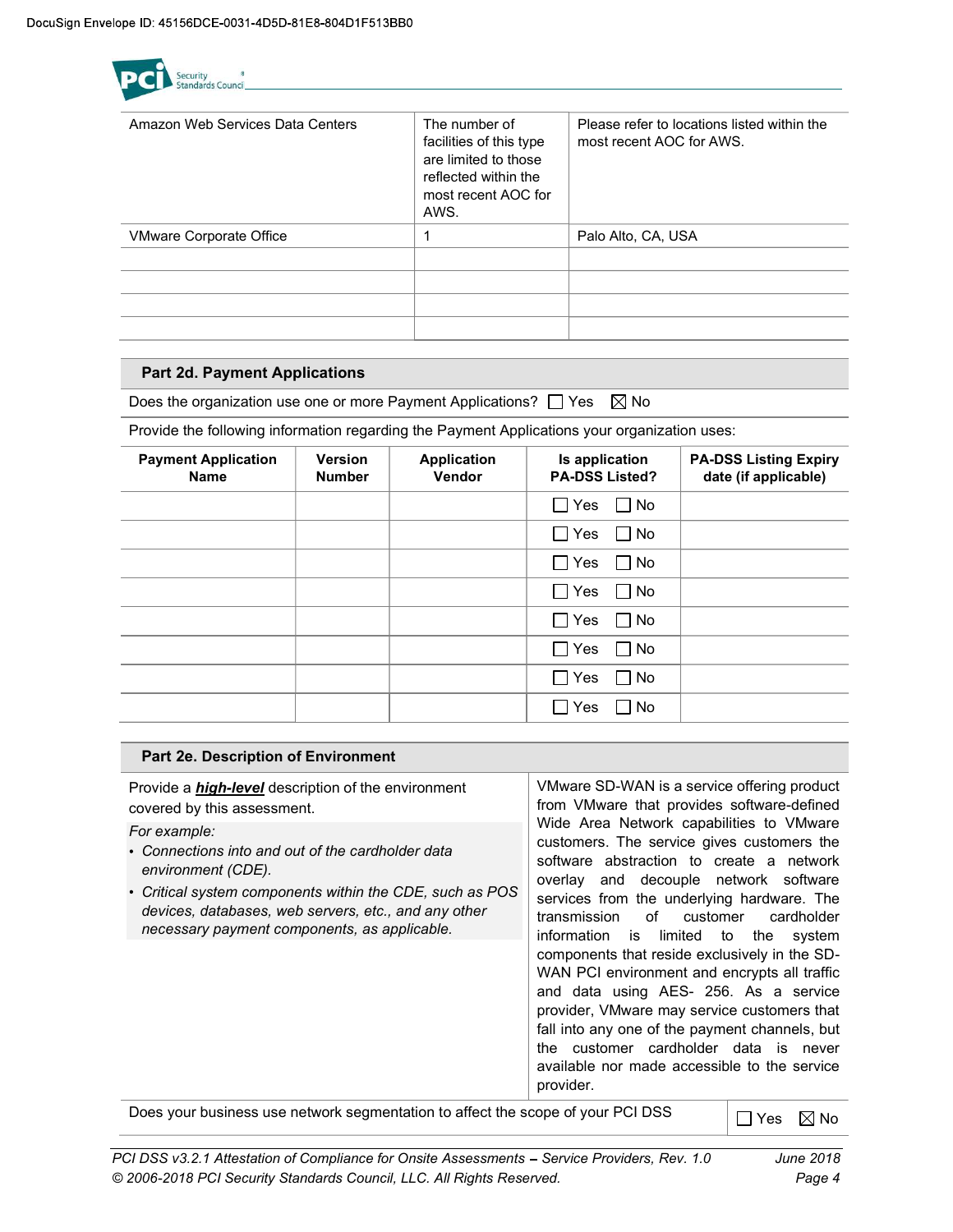

environment? (Refer to "Network Segmentation" section of PCI DSS for guidance on network segmentation)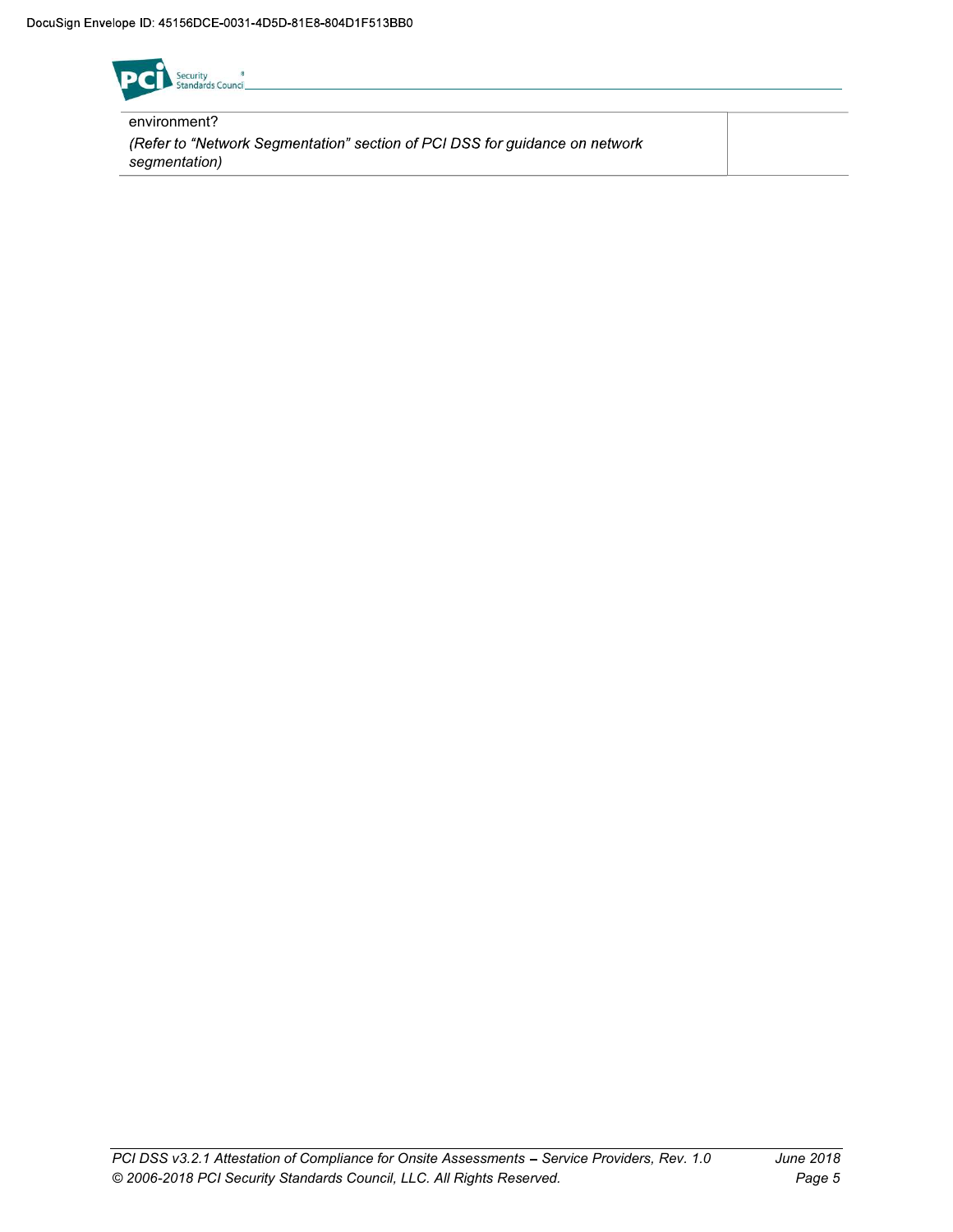

### Part 2f. Third-Party Service Providers

Does your company have a relationship with a Qualified Integrator & Reseller (QIR) for the purpose of the services being validated?

 $\Box$  Yes  $\boxtimes$  No

| If Yes:                                  |                |
|------------------------------------------|----------------|
| Name of QIR Company:                     | Not Applicable |
| QIR Individual Name:                     | Not Applicable |
| Description of services provided by QIR: | Not Applicable |

Does your company have a relationship with one or more third-party service providers (for example, Qualified Integrator Resellers (QIR), gateways, payment processors, payment service providers (PSP), web-hosting companies, airline booking agents, loyalty program agents, etc.) for the purpose of the services being validated?  $\boxtimes$  Yes  $\Box$  No

### If Yes:

| Name of service provider: | <b>Description of services provided:</b> |
|---------------------------|------------------------------------------|
| Amazon Web Services       | Cloud hosting services                   |
|                           |                                          |
|                           |                                          |
|                           |                                          |
|                           |                                          |
|                           |                                          |
|                           |                                          |
|                           |                                          |
|                           |                                          |
|                           |                                          |

Note: Requirement 12.8 applies to all entities in this list.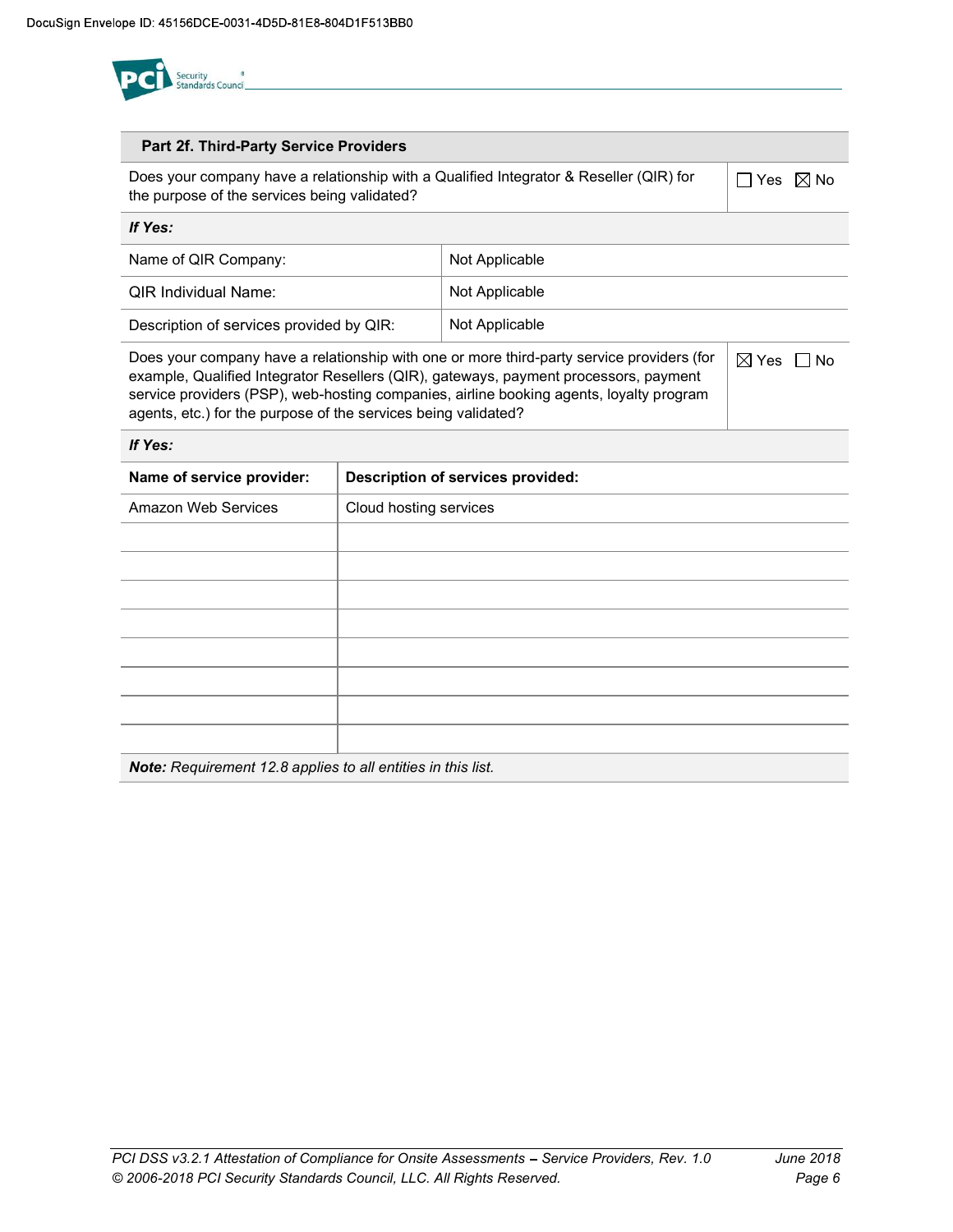

### Part 2g. Summary of Requirements Tested

For each PCI DSS Requirement, select one of the following:

- Full The requirement and all sub-requirements of that requirement were assessed, and no sub- $\bullet$ requirements were marked as "Not Tested" or "Not Applicable" in the ROC.
- Partial One or more sub-requirements of that requirement were marked as "Not Tested" or "Not  $\bullet$ Applicable" in the ROC.
- $\bullet$ None - All sub-requirements of that requirement were marked as "Not Tested" and/or "Not Applicable" in the ROC.

For all requirements identified as either "Partial" or "None," provide details in the "Justification for Approach" column, including:

- Details of specific sub-requirements that were marked as either "Not Tested" and/or "Not Applicable" in the ROC
- Reason why sub-requirement(s) were not tested or not applicable

Note: One table to be completed for each service covered by this AOC. Additional copies of this section are available on the PCI SSC website.

| <b>Name of Service Assessed:</b> |                                         | <b>SD-WAN Services</b> |             |                                                                                                                                                                                                                                                                                                                                                                                                                               |
|----------------------------------|-----------------------------------------|------------------------|-------------|-------------------------------------------------------------------------------------------------------------------------------------------------------------------------------------------------------------------------------------------------------------------------------------------------------------------------------------------------------------------------------------------------------------------------------|
|                                  | <b>Details of Requirements Assessed</b> |                        |             |                                                                                                                                                                                                                                                                                                                                                                                                                               |
| <b>PCI DSS</b><br>Requirement    | Full                                    | <b>Partial</b>         | <b>None</b> | <b>Justification for Approach</b><br>(Required for all "Partial" and "None" responses. Identify which<br>sub-requirements were not tested and the reason.)                                                                                                                                                                                                                                                                    |
| Requirement 1:                   |                                         | $\boxtimes$            |             | 1.1.3 was not applicable. The VMware SD-WAN system<br>components do not directly store, process, or transmit<br>cardholder data but only provides the infrastructure<br>platform that hosts the management plane of the SD-<br>WAN service. VMware is not responsible for data-flow<br>diagrams of cardholder data and does not maintain an<br>architecture of systems or applications within their<br>clients' environments. |
|                                  |                                         |                        |             | 1.2.3 was not applicable. The VMware SD-WAN PCI<br>environment resided solely within data centers<br>managed by AWS, a Level 1 PCI DSS-validated service<br>provider, who does not maintain in-scope wireless<br>networks within the hosted environments.                                                                                                                                                                     |
|                                  |                                         |                        |             | 1.3.4, 1.3.6, and 1.4 were not applicable. The VMware<br>SD-WAN system components do not directly store,<br>process, or transmit cardholder data but only provides<br>the infrastructure platform that hosts the management<br>plane of the SD-WAN service.                                                                                                                                                                   |
| Requirement 2:                   |                                         | $\boxtimes$            |             | 2.1.1 was not applicable. The VMware SD-WAN PCI<br>environment resided solely within data centers<br>managed by AWS, a Level 1 PCI DSS-validated service<br>provider, who does not maintain in-scope wireless<br>networks within the hosted environments.<br>2.2.3 was not applicable. VMware did not enable                                                                                                                  |
|                                  |                                         |                        |             | insecure services, daemons, or protocols including SSL                                                                                                                                                                                                                                                                                                                                                                        |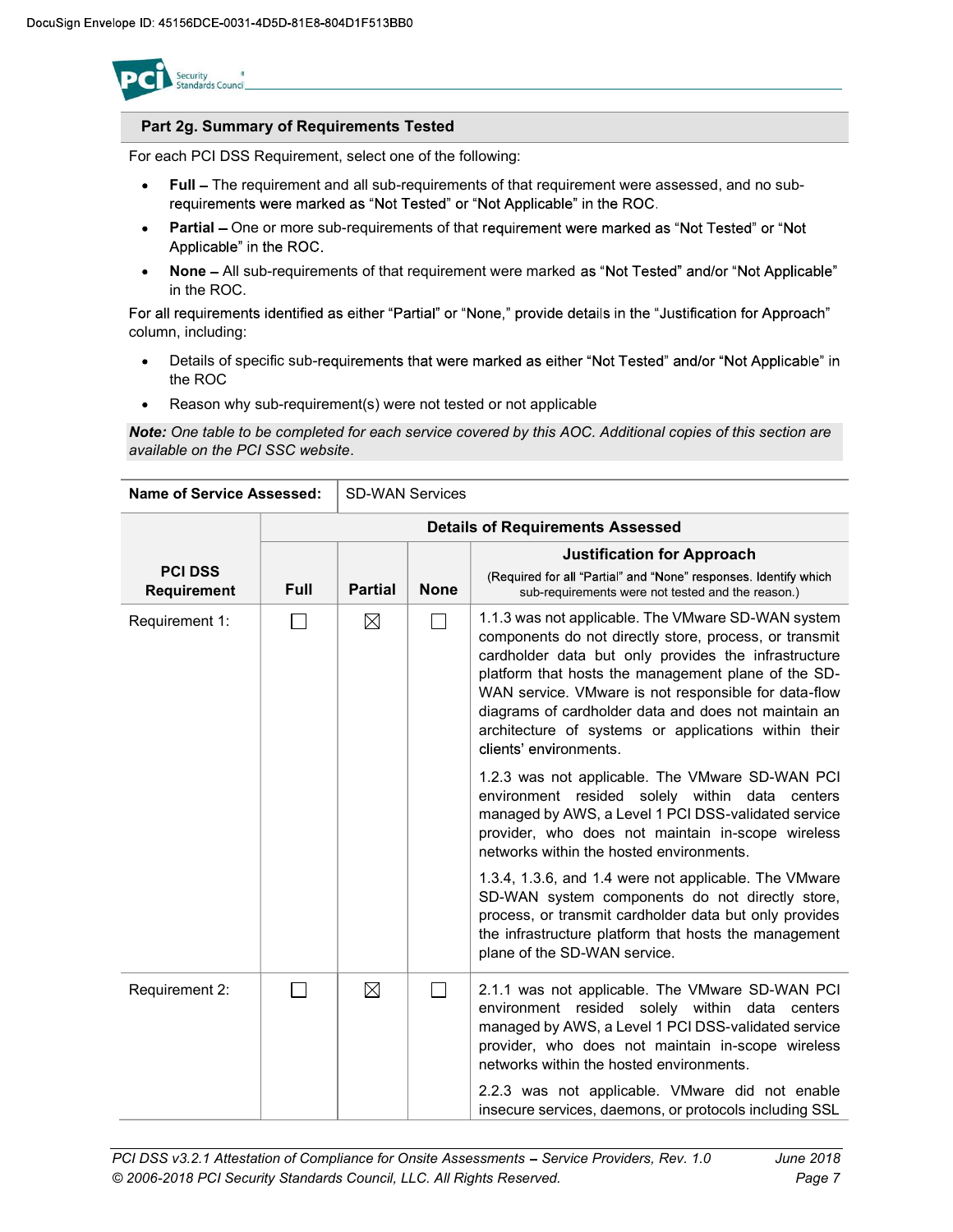ecurity<br>Standards Council / early TLS within the VMware SD-WAN PCI environment. 2.6 was not applicable. VMware offers no services to PCI customers that would classify them as a shared hosting provider. Requirement 3:  $\Box$   $\Box$   $\Box$   $\Box$   $\Box$  3.1, 3.2, 3.3, 3.4 - 3.4.1, 3.5 - 3.5.4, 3.6 - 3.6.8, and 3.7 were not applicable. The VMware SD-WAN service does not directly store, process, or transmit cardholder data but only provides the infrastructure platform that hosts the management and data plane of the SD-WAN service itself. VMware supports network management for customers who may transmit CHD but does not have access to any CDE from either the management or data plane. Requirement 4: 4.1 4.1.1, 4.2, 4.3 were not applicable. The VMware SD-WAN service does not directly store, process, or transmit cardholder data but only provides the infrastructure platform that hosts the management and data plane of the SD-WAN service itself. VMware supports network management for customers who may transmit CHD but does not have access to any CDE from either the management or data plane. Requirement 5:  $\Box$   $\Box$   $\Box$   $\Box$   $\Box$   $\Box$  5.1 – 5.1.1, 5.2, and 5.3 were not applicable. The VMware SD-WAN service is comprised of system components provisioned using a hardened virtual appliance image of the Ubuntu Linux operating system. These virtual appliances were not considered to be commonly affected by malicious software. Requirement 6:  $\Box$   $\Box$   $\Box$  6.4.3 and 6.4.4 were not applicable. VMware SD-WAN is a service offering that provides Software Defined Wide Area Network (SD-WAN) management to VMware customers. VMware SD-WAN does not store, process, or transmit cardholder data. VMware supports network management for customers who may transmit CHD but there is no access to any CDE from VMware, therefore VMware's developers have no access to live PANs or any need for testing with test PANs. 6.4.6 was not applicable. No significant changes occurred within the past 12 months. However, processes are in place to implement applicable PCI DSS requirements and update documentation as a result of any significant changes to the VMware SD-WAN PCI environment. Requirement 7: ⊠ П  $\Box$ Requirement 8:  $\Box$   $\Box$   $\Box$  8.1.5 was not applicable. VMware did not have vendors who accessed system components within the VMware SD-WAN PCI environment.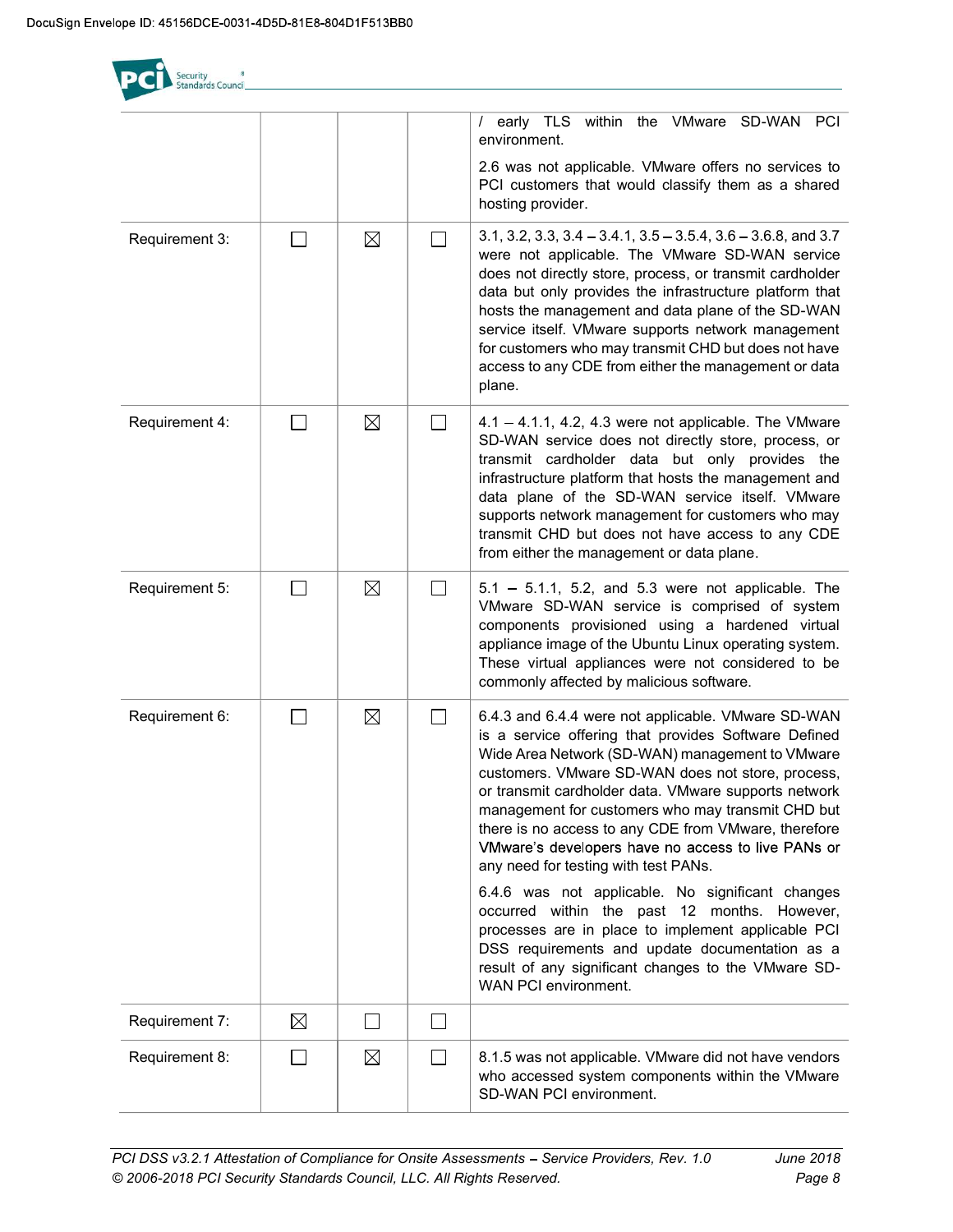s<br>Standards Council 8.3.1 and 8.7 were not applicable. The VMware SD-WAN service does not directly store, process, or transmit cardholder data but only provides the infrastructure platform that hosts the management and data plane of the SD-WAN service itself. VMware supports network management for customers who may transmit CHD but does not have access to any CDE from either the management or data plane. 8.5.1 was not applicable. VMware did not require or maintain remote access to customer sites or systems. Requirement 9:  $\Box$   $\Box$   $\Box$   $\Box$  9.1.2 was not applicable. The VMware SD-WAN PCI environment resided solely within data centers managed by Amazon Web Services, a Level 1 PCI DSS-validated service provider, who did not have network jacks that were publicly available.  $9.5.1, 9.6 - 9.6.3, 9.7 - 9.7.1,$  and  $9.8 - 9.8.2$  were not applicable. 360 Advanced confirmed that the VMware SD-WAN service does not directly store, process, or transmit cardholder data but only provides the infrastructure platform that hosts the management and data plane of the SD-WAN service itself. VMware supports network management for customers who may transmit CHD but does not have access to any CDE from either the management or data plane. 9.9 - 9.9.3 were not applicable. VMware SD-WAN does not support or manage point of sale devices that capture payment card data via direct physical interaction.  $\boxtimes$  $\Box$  $\Box$ Requirement 10: Requirement 11:  $\Box$   $\Box$   $\Box$   $\Box$  11.2.3 was not applicable. VMware did not implement any significant changes to their environment or applications within the assessed examination period that required rescans outside of the standard quarterly schedule.  $11.3.4 - 11.3.4.1$  were not applicable. Segmentation was not used to isolate the VMware SD-WAN PCI environment from other networks. This environment was hosted solely within the AWS cloud environment in which all system components were considered in-scope for this assessment. Requirement 12:  $\Box$   $\Box$   $\Box$   $\Box$  12.3.9 was not applicable. VMware did not have vendors or business partners with access to the VMware SD-WAN PCI environment. 12.3.10 was not applicable. VMware SD-WAN service does not directly store, process, or transmit cardholder data but only provides the infrastructure platform that hosts the management and data plane of the SD-WAN service itself. VMware supports network management

for customers who may transmit CHD but does not have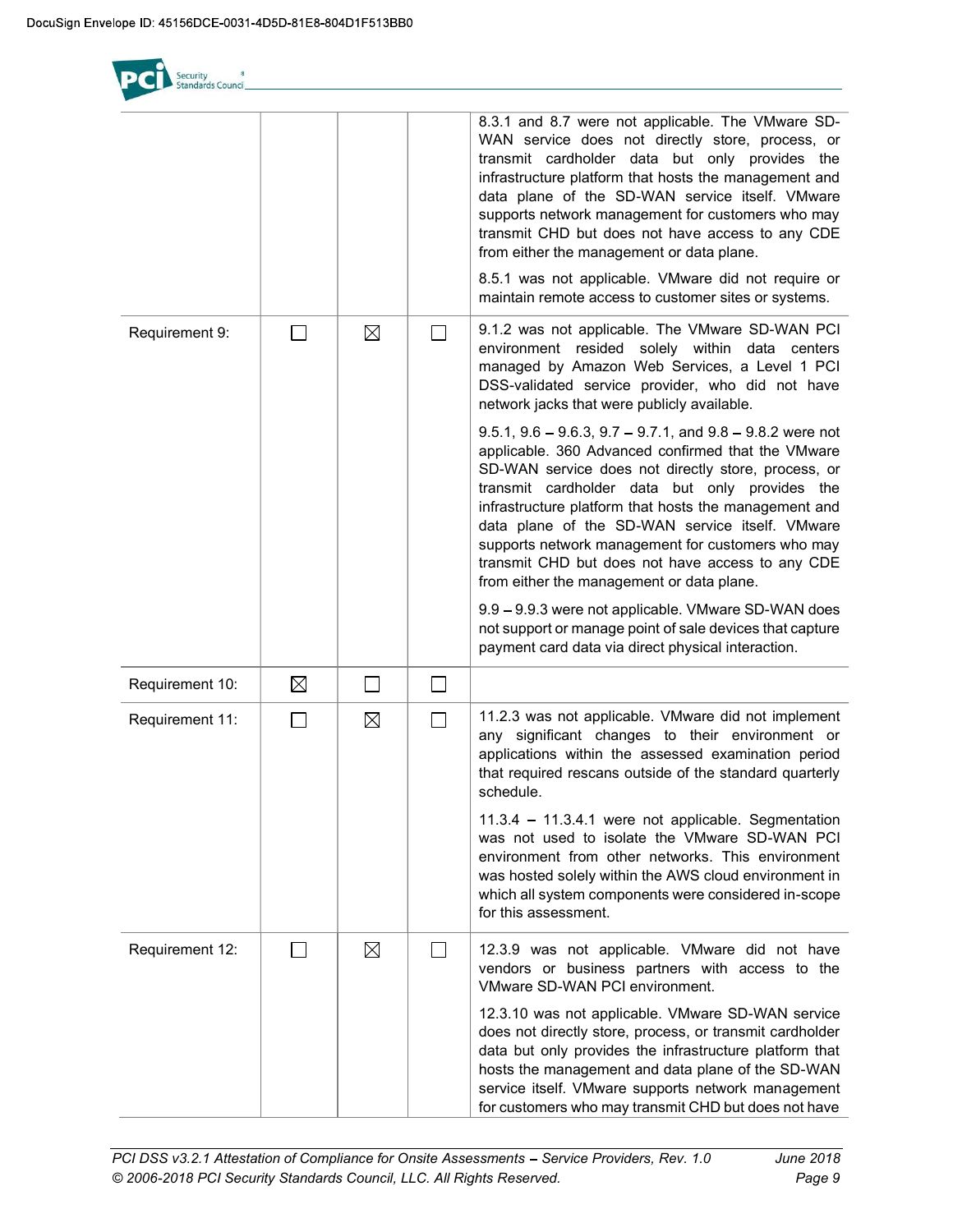| Security<br>Standards Council |  |             |                                                                                                                                                                         |
|-------------------------------|--|-------------|-------------------------------------------------------------------------------------------------------------------------------------------------------------------------|
|                               |  |             | access to any CDE from either the management or data<br>plane.                                                                                                          |
| Appendix A1:                  |  | $\boxtimes$ | Appendix A1 was not applicable. VMware SD-WAN<br>offers no services to PCI customers that would classify<br>them as a shared hosting provider.                          |
| Appendix A2:                  |  | $\boxtimes$ | Appendix A2 was not applicable. VMware SD-WAN<br>does not support or manage point of sale devices that<br>capture payment card data via direct physical<br>interaction. |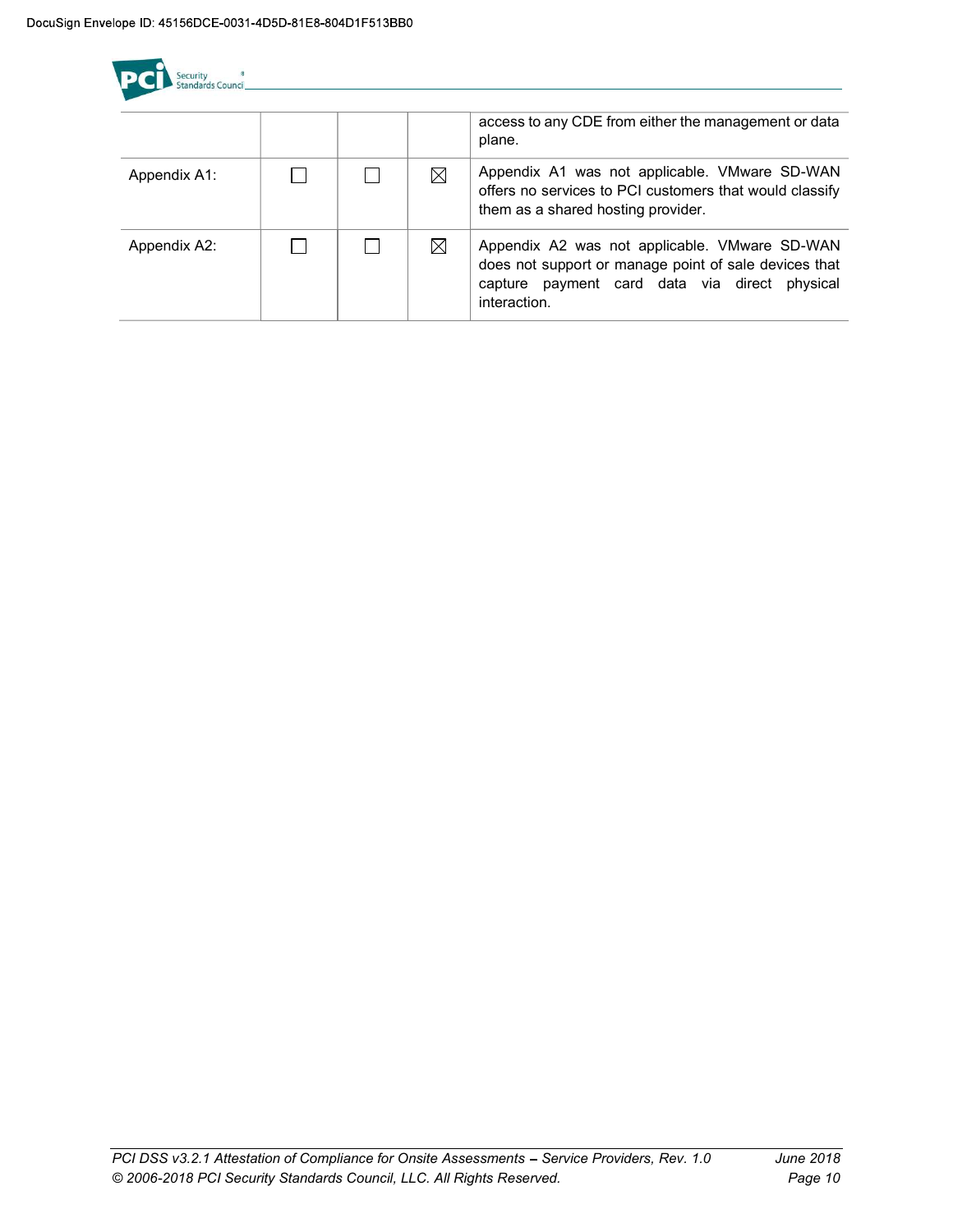## Section 2: Report on Compliance

This Attestation of Compliance reflects the results of an onsite assessment, which is documented in an accompanying Report on Compliance (ROC).

| The assessment documented in this attestation and in the ROC was completed<br>on: | March 24, 2021                  |                |
|-----------------------------------------------------------------------------------|---------------------------------|----------------|
| Have compensating controls been used to meet any requirement in the ROC?          | Yes                             | $\boxtimes$ No |
| Were any requirements in the ROC identified as being not applicable (N/A)?        | $\boxtimes$ Yes                 | l No           |
| Were any requirements not tested?                                                 | Yes<br>$\overline{\phantom{a}}$ | $\boxtimes$ No |
| Were any requirements in the ROC unable to be met due to a legal constraint?      | Yes                             | $\boxtimes$ No |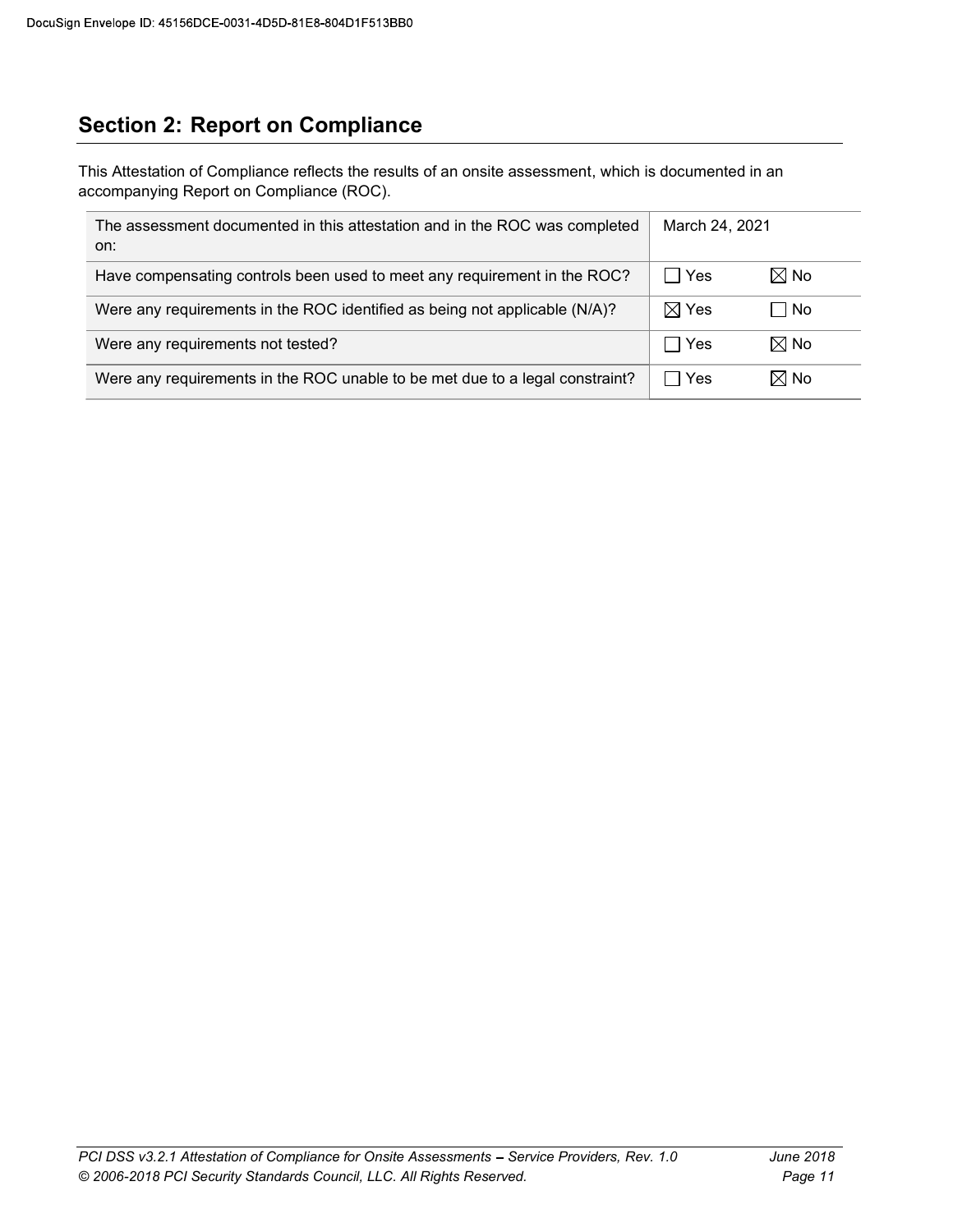## Section 3: Validation and Attestation Details

### Part 3. PCI DSS Validation

### This AOC is based on results noted in the ROC dated March 24, 2021.

Based on the results documented in the ROC noted above, the signatories identified in Parts 3b-3d, as applicable, assert(s) the following compliance status for the entity identified in Part 2 of this document (check one):

| ⊠ | <b>Compliant:</b> All sections of the PCI DSS ROC are complete, all questions answered affirmatively,<br>resulting in an overall COMPLIANT rating; thereby VMware has demonstrated full compliance with the<br>PCI DSS. |
|---|-------------------------------------------------------------------------------------------------------------------------------------------------------------------------------------------------------------------------|
|   | Non-Compliant: Not all sections of the PCI DSS ROC are complete or not all questions are                                                                                                                                |

Non-Compliant: Not all sections of the PCI DSS ROC are complete, or not all questions are answered affirmatively, resulting in an overall **NON-COMPLIANT** rating, thereby (Service Provider Company Name) has not demonstrated full compliance with the PCI DSS.

Target Date for Compliance:

An entity submitting this form with a status of Non-Compliant may be required to complete the Action Plan in Part 4 of this document. Check with the payment brand(s) before completing Part 4.

 $\Box$ Compliant but with Legal exception: One or more requirements are marked "Not in Place" due to a legal restriction that prevents the requirement from being met. This option requires additional review from acquirer or payment brand.

If checked, complete the following:

| <b>Affected Requirement</b> | Details of how legal constraint prevents requirement being met |
|-----------------------------|----------------------------------------------------------------|
|                             |                                                                |
|                             |                                                                |
|                             |                                                                |

### Part 3a. Acknowledgement of Status

### Signatory(s) confirms:

### (Check all that apply)

| ⊠ | The ROC was completed according to the PCI DSS Requirements and Security Assessment<br><i>Procedures, Version 3.2.1, and was completed according to the instructions therein.</i> |
|---|-----------------------------------------------------------------------------------------------------------------------------------------------------------------------------------|
| ⊠ | All information within the above-referenced ROC and in this attestation fairly represents the results of<br>my assessment in all material respects.                               |
|   | I have confirmed with my payment application vendor that my payment system does not store<br>sensitive authentication data after authorization.                                   |
| ⊠ | I have read the PCI DSS and I recognize that I must maintain PCI DSS compliance, as applicable to<br>my environment, at all times.                                                |
| ⊠ | If my environment changes, I recognize I must reassess my environment and implement any<br>additional PCI DSS requirements that apply.                                            |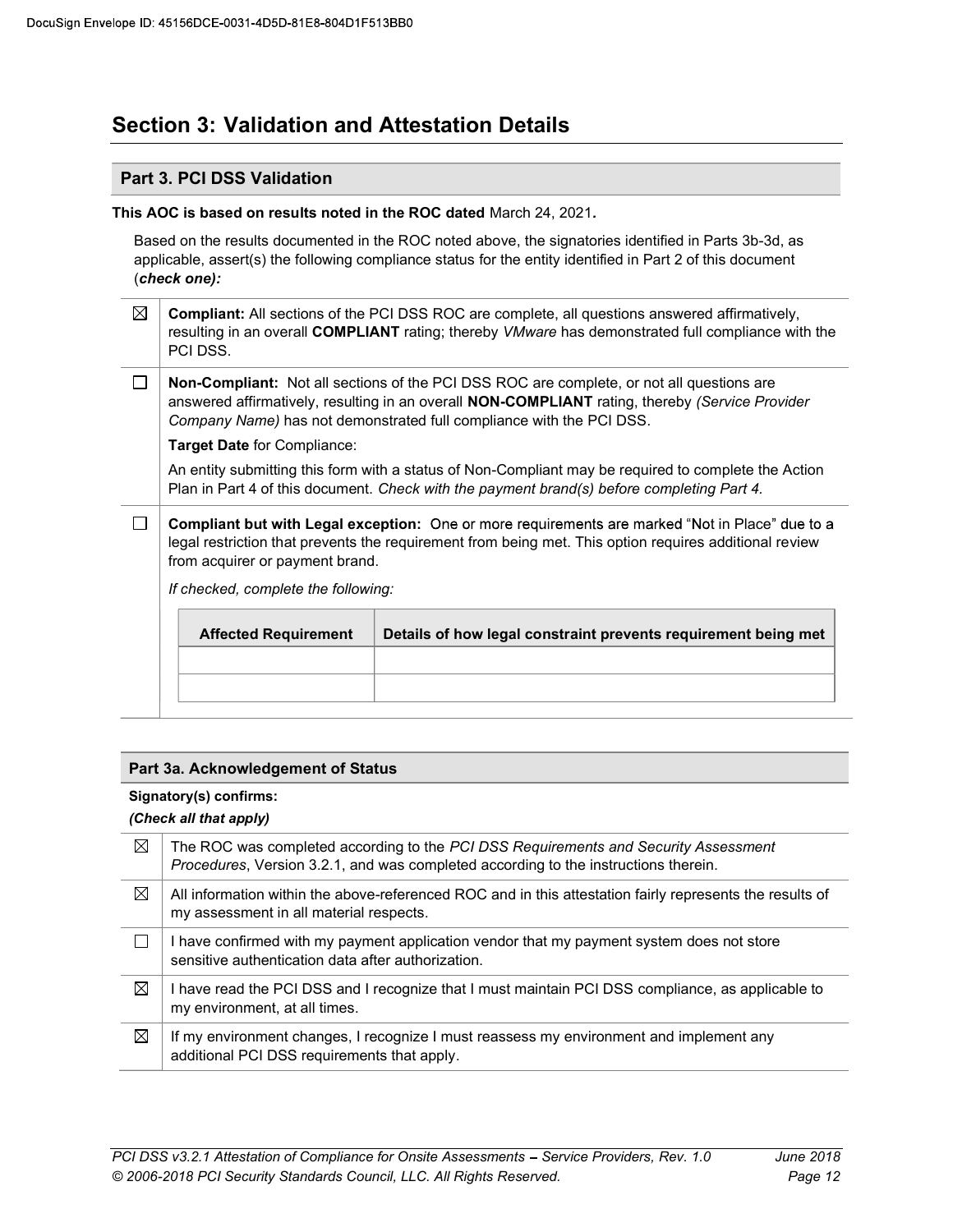| $\boxtimes$                                                    | Part 3a. Acknowledgement of Status (continued)<br>No evidence of full track data <sup>1</sup> , CAV2, CVC2, CID, or CVV2 data <sup>2</sup> , or PIN data <sup>3</sup> storage after |                |                                         |  |
|----------------------------------------------------------------|-------------------------------------------------------------------------------------------------------------------------------------------------------------------------------------|----------------|-----------------------------------------|--|
|                                                                | transaction authorization was found on ANY system reviewed during this assessment.                                                                                                  |                |                                         |  |
| $\boxtimes$                                                    | ASV scans are being completed by the PCI SSC Approved Scanning Vendor Tenable, Inc.                                                                                                 |                |                                         |  |
|                                                                | <b>Part 3b. Service Provider Attestation</b>                                                                                                                                        |                |                                         |  |
|                                                                | DocuSigned by:<br>Vladimir Smirnov<br>619AE759D2CF4B9.                                                                                                                              |                |                                         |  |
|                                                                | Signature of Service Provider Executive Officer $\sim$                                                                                                                              |                | Date: March 31, 2021                    |  |
|                                                                | Service Provider Executive Officer Name: Vladimir Smirnov                                                                                                                           |                | Title: Director of Technical Operations |  |
|                                                                |                                                                                                                                                                                     |                |                                         |  |
|                                                                | Part 3c. Qualified Security Assessor (QSA) Acknowledgement (if applicable)                                                                                                          |                |                                         |  |
|                                                                | If a QSA was involved or assisted with this<br>360 Advanced provided PCI DSS assessment and system<br>assessment, describe the role performed:<br>compliance services.              |                |                                         |  |
|                                                                |                                                                                                                                                                                     |                |                                         |  |
| Signature of Duly Authorized Officer of QSA Company $\uparrow$ |                                                                                                                                                                                     |                | Date: March 31, 2021                    |  |
|                                                                | Duly Authorized Officer Name: Carl Lindblad                                                                                                                                         |                | QSA Company: 360 Advanced, Inc.         |  |
|                                                                |                                                                                                                                                                                     |                |                                         |  |
|                                                                |                                                                                                                                                                                     |                |                                         |  |
|                                                                | Part 3d. Internal Security Assessor (ISA) Involvement (if applicable)<br>If an ISA(s) was involved or assisted with                                                                 | Not Applicable |                                         |  |

 $1$  Data encoded in the magnetic stripe or equivalent data on a chip used for authorization during a card-present transaction. Entities may not retain full track data after transaction authorization. The only elements of track data that may be retained are primary account number (PAN), expiration date, and cardholder name.

 $2$  The three- or four-digit value printed by the signature panel or on the face of a payment card used to verify card-not-present transactions.

<sup>&</sup>lt;sup>3</sup> Personal identification number entered by cardholder during a card-present transaction, and/or encrypted PIN block present within the transaction message.